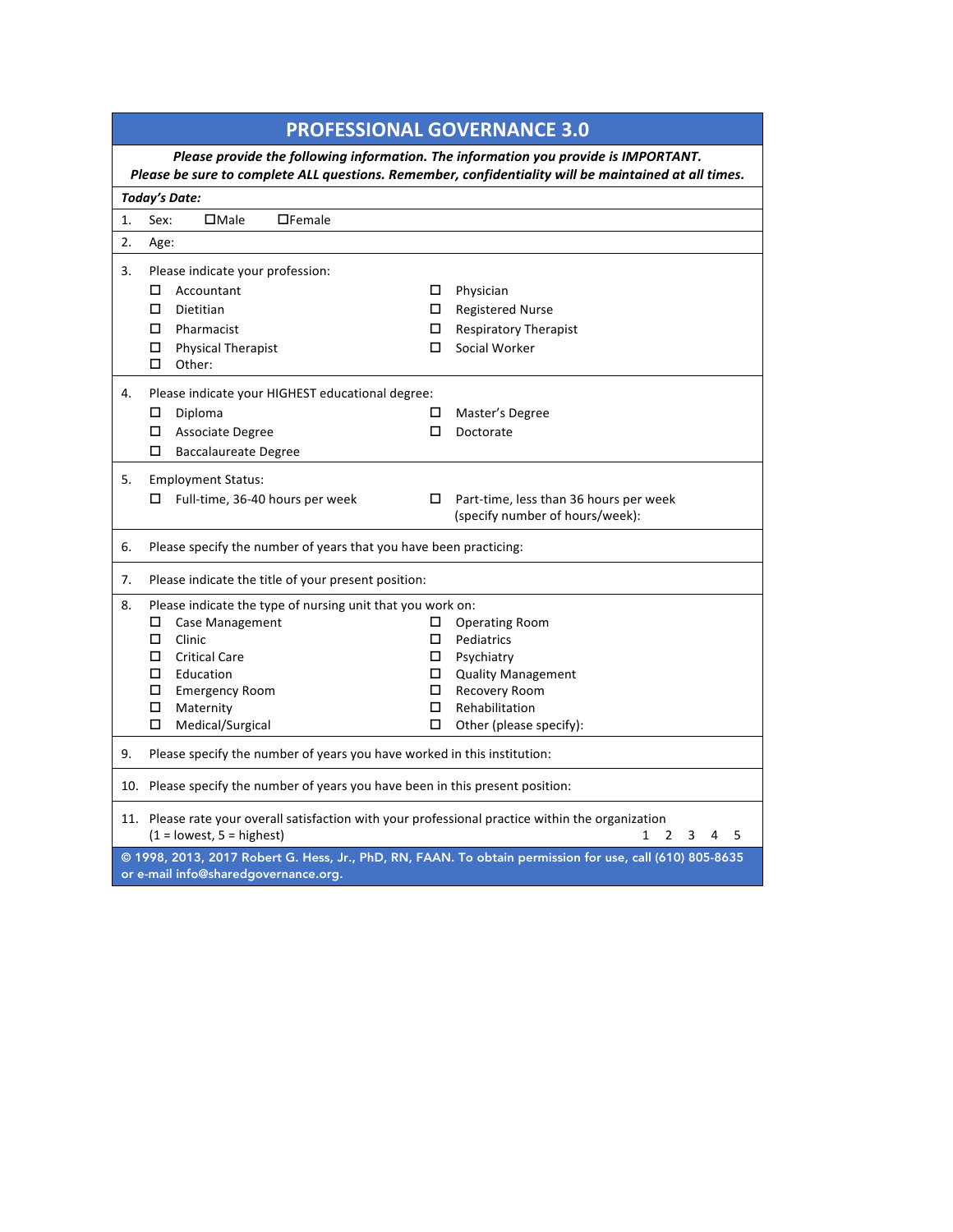| <b>PROFESSIONAL GOVERNANCE 3.0</b>                                                                                                                                                                                                                                                                                                                   |                                                    |  |  |  |  |  |  |
|------------------------------------------------------------------------------------------------------------------------------------------------------------------------------------------------------------------------------------------------------------------------------------------------------------------------------------------------------|----------------------------------------------------|--|--|--|--|--|--|
| <b>PART I</b>                                                                                                                                                                                                                                                                                                                                        |                                                    |  |  |  |  |  |  |
| In your organization, please circle the group that CONTROLS the following areas:<br>$1$ = Management/administration only<br>$2$ = Primarily management/administration with some staff input<br>$3$ = Equally shared by staff and management/administration<br>$4$ = Primarily staff with some management/administration input<br>$5 =$ Staff only    |                                                    |  |  |  |  |  |  |
| Determining what your professional colleagues can do in their daily practice.<br>1.                                                                                                                                                                                                                                                                  | $\mathbf{1}$<br>$\overline{2}$<br>3<br>4<br>5      |  |  |  |  |  |  |
| 2.<br>Developing and evaluating policies, procedures and protocols related to patient care.                                                                                                                                                                                                                                                          | $\mathbf{1}$<br>3<br>4<br>5<br>$\overline{2}$      |  |  |  |  |  |  |
| 3.<br>Establishing levels of qualifications for positions within your own discipline.                                                                                                                                                                                                                                                                | $\mathbf{1}$<br>3<br>4<br>5<br>2                   |  |  |  |  |  |  |
| Determining activities of ancillary personnel (aides, assistants, technicians, secretaries).<br>4.                                                                                                                                                                                                                                                   | 5<br>2<br>3<br>4<br>1                              |  |  |  |  |  |  |
| 5.<br>Conducting disciplinary actions of colleagues within your discipline.                                                                                                                                                                                                                                                                          | $\mathbf{1}$<br>$\overline{2}$<br>3<br>4<br>5      |  |  |  |  |  |  |
| 6.<br>Assessing and providing for the professional/educational development of professionals within<br>your own discipline.                                                                                                                                                                                                                           | $\mathbf{1}$<br>$\overline{2}$<br>3<br>4<br>5      |  |  |  |  |  |  |
| 7.<br>Selecting products used in your professional practice.                                                                                                                                                                                                                                                                                         | 1<br>2<br>3<br>4<br>5                              |  |  |  |  |  |  |
| Determining methods or systems for accomplishing the work of your discipline.<br>8.                                                                                                                                                                                                                                                                  | 5<br>$\mathbf{1}$<br>$\overline{2}$<br>3<br>4      |  |  |  |  |  |  |
| <b>PART II</b>                                                                                                                                                                                                                                                                                                                                       |                                                    |  |  |  |  |  |  |
| In your organization, please circle the group that influences the following activities:<br>$1$ = Management/administration only<br>2 = Primarily management/administration with some staff input<br>$3$ = Equally shared by staff and management/administration<br>4 = Primarily staff with some management/administration input<br>$5 =$ Staff only |                                                    |  |  |  |  |  |  |
| Making work assignments for professional and support staff.<br>9.                                                                                                                                                                                                                                                                                    | $\mathbf{1}$<br>$2 \quad 3$<br>$\overline{4}$<br>5 |  |  |  |  |  |  |
| 10. Regulating the flow of services or patients/clients within the organization.                                                                                                                                                                                                                                                                     | $\mathbf{1}$<br>4<br>5<br>$\overline{2}$<br>3      |  |  |  |  |  |  |
| 11. Formulating annual unit budgets for personnel, supplies, equipment, and education for your<br>own unit or work group.                                                                                                                                                                                                                            | $\overline{2}$<br>3<br>4<br>5<br>$\mathbf{1}$      |  |  |  |  |  |  |
| 12. Recommending salaries, raises and benefits.                                                                                                                                                                                                                                                                                                      | 3<br>4<br>5<br>$\mathbf{1}$<br>$\overline{2}$      |  |  |  |  |  |  |
| 13.<br>Consulting and enlisting services outside of your own unit or work group.                                                                                                                                                                                                                                                                     | $\mathbf{1}$<br>$\overline{2}$<br>3<br>5<br>4      |  |  |  |  |  |  |
| 14. Consulting and enlisting the support of services outside of your own discipline (e.g. dietary,<br>social service, pharmacy, human resources, finance).                                                                                                                                                                                           | $\mathbf{1}$<br>$\overline{2}$<br>3<br>4<br>5      |  |  |  |  |  |  |
| 15. Creating new clinical positions.                                                                                                                                                                                                                                                                                                                 | $\mathbf{1}$<br>3<br>4<br>5<br>2                   |  |  |  |  |  |  |
| 16. Creating new administrative or support positions.                                                                                                                                                                                                                                                                                                | $\mathbf{1}$<br>$\overline{2}$<br>3<br>4<br>5      |  |  |  |  |  |  |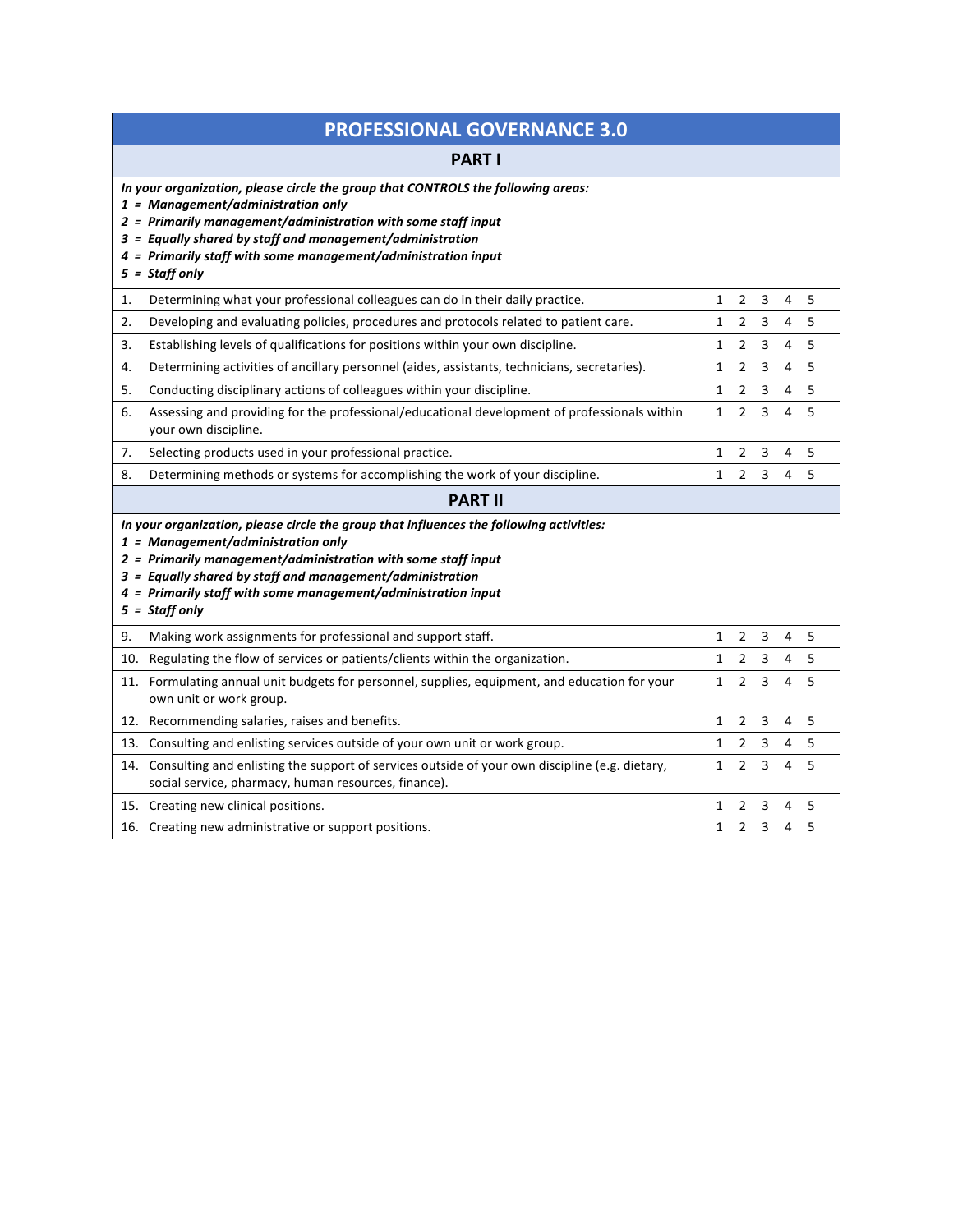## **PROFESSIONAL GOVERNANCE 3.0**

## **PART III**

| According to the following indicators in your organization, please circle which group has OFFICIAL AUTHORITY (i.e.<br>authority granted and recognized by the organization) over the following areas that control practice and influence the<br>resources that support it:                                                                            |              |                |   |                |   |  |
|-------------------------------------------------------------------------------------------------------------------------------------------------------------------------------------------------------------------------------------------------------------------------------------------------------------------------------------------------------|--------------|----------------|---|----------------|---|--|
|                                                                                                                                                                                                                                                                                                                                                       |              |                |   |                |   |  |
| $1$ = Management/administration only                                                                                                                                                                                                                                                                                                                  |              |                |   |                |   |  |
| 2 = Primarily management/administration with some staff input                                                                                                                                                                                                                                                                                         |              |                |   |                |   |  |
| 3 = Equally shared by staff and management/administration                                                                                                                                                                                                                                                                                             |              |                |   |                |   |  |
| 4 = Primarily staff with some management/administration input                                                                                                                                                                                                                                                                                         |              |                |   |                |   |  |
| $5 =$ Staff only                                                                                                                                                                                                                                                                                                                                      |              |                |   |                |   |  |
| 17. Mandatory credentialing levels of professionals (licensure, education, certifications) for hiring,<br>continued employment, promotions and raises.                                                                                                                                                                                                | $\mathbf{1}$ | $\overline{2}$ | 3 | 4              | 5 |  |
| 18. Organizational charts that show job titles and who reports to whom.                                                                                                                                                                                                                                                                               | 1            | 2              | 3 | 4              | 5 |  |
| 19. Written guidelines for disciplining personnel.                                                                                                                                                                                                                                                                                                    | 1            | $\overline{2}$ | 3 | 4              | 5 |  |
| 20. Procedures for hiring and transferring your discipline's personnel.                                                                                                                                                                                                                                                                               | 1            | $\overline{2}$ | 3 | 4              | 5 |  |
| 21. Policies regulating promotion of professional personnel to management and leadership<br>positions.                                                                                                                                                                                                                                                | 1            | $\overline{2}$ | 3 | 4              | 5 |  |
| 22. Procedures for determining work assignments.                                                                                                                                                                                                                                                                                                      | 1            | $\overline{2}$ | 3 | 4              | 5 |  |
| 23. Daily methods for monitoring and obtaining supplies that support the practice of your<br>professional group within the organization.                                                                                                                                                                                                              | 1            | $\overline{2}$ | 3 | 4              | 5 |  |
| 24. Procedures for controlling the flow of services and patients/clients within the organization.                                                                                                                                                                                                                                                     | 1            | 2              | 3 | 4              | 5 |  |
| 25. Process for recommending and formulating annual budgets for personnel, supplies, equipment,<br>and education for your own work group.                                                                                                                                                                                                             | 1            | $\overline{2}$ | 3 | 4              | 5 |  |
| 26. Procedures for adjusting professional personnel's salaries, raises, and benefits.                                                                                                                                                                                                                                                                 | 1            | $\overline{2}$ | 3 | 4              | 5 |  |
| 27. Formal mechanisms for consulting and enlisting the support of other professionals within your<br>discipline who work outside of your work group.                                                                                                                                                                                                  | 1            | $\overline{2}$ | 3 | 4              | 5 |  |
| 28. Formal mechanisms for consulting and enlisting support of organizational services outside of<br>your work group (e.g. dietary, social service, pharmacy, human resources, finance).                                                                                                                                                               | 1            | $\overline{2}$ | 3 | 4              | 5 |  |
| <b>PART IV</b>                                                                                                                                                                                                                                                                                                                                        |              |                |   |                |   |  |
| In your hospital, please circle the group that PARTICIPATES in the following activities:<br>$1$ = Management/administration only<br>$2$ = Primarily management/administration with some staff input<br>3 = Equally shared by staff and management/administration<br>4 = Primarily staff with some management/administration input<br>$5 =$ Staff only |              |                |   |                |   |  |
| 29. Participation in unit or work-group committees that deal with professional practice.                                                                                                                                                                                                                                                              | $\mathbf{1}$ | $2 \quad 3$    |   | 4 <sub>5</sub> |   |  |
| 30. Participation in departmental committees that deal with professional practice.                                                                                                                                                                                                                                                                    | 1            | 2              | 3 | 4              | 5 |  |
| Participation in interprofessional committees (physicians, other healthcare professions) for<br>31.<br>collaborative practice.                                                                                                                                                                                                                        | 1            | 2              | 3 | 4              | 5 |  |
| 32. Participation in organizational administrative committees for matters such as employee benefits<br>and strategic planning.                                                                                                                                                                                                                        | 1            | $\overline{2}$ | 3 | 4              | 5 |  |
| 33. Formating new unit or work-group committees.                                                                                                                                                                                                                                                                                                      | 1            | 2              | 3 | 4              | 5 |  |
| 34. Forming new departmental committees within your own discipline.                                                                                                                                                                                                                                                                                   | 1            | $\overline{2}$ | 3 | 4              | 5 |  |
| 35. Forming new interprofessional committees.                                                                                                                                                                                                                                                                                                         | 1            | $\overline{2}$ | 3 | 4              | 5 |  |
| 36. Forming new administration committees for the organization.                                                                                                                                                                                                                                                                                       | 1            | $\overline{2}$ | 3 | 4              | 5 |  |